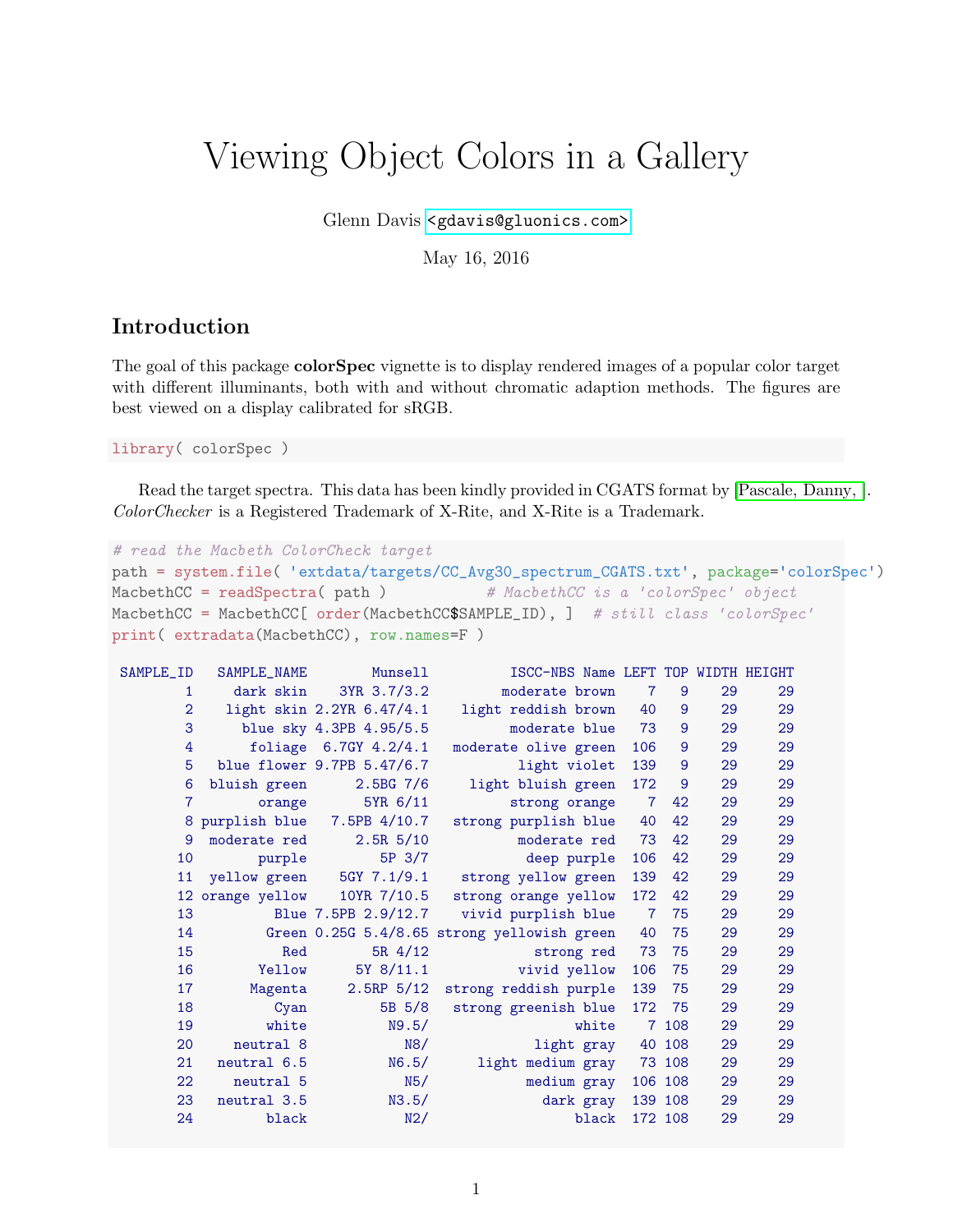Note that MacbethCC is organized as 'df.row' and contains extra data for each spectrum, notably the coordinates of the patch rectangle.

### Viewing with Illuminant D65

Build the "material responder" from Illuminant D65 and standard CMFs:

```
D65.eye = product( D65.1nm, "artwork", xyz1931.1nm, wave='auto' )
# calibrate so the perfect-reflecting-diffuser is the 'official XYZ'
# scale XYZ independently
PRD = neutralMaterial( 1, wavelength(D65.eye))
D65.eye = calibrate( D65.eye, stimulus=PRD, response=officialXYZ('D65'), method='scaling' )
```
#### Calculate XYZ and then RGB:

```
XYZ = product( MacbethCC, D65.eye, wave='auto' )
RGB FRGB = RGBfromXYZ(XYZ, 'sRGB') # this is *linear* sRGB
# add the rectangle data to RGB, so they can be plotted in proper places
# in cbind() use as.data.frame.model.matrix() so RGB is a single column in obj
obj = cbind( extradata(MacbethCC), as.data.frame.model.matrix(RGB) )
# display in proper location, and use the sRGB display transfer function
par( omi=c(0,0,0,0), mai=c(0.2,0.2,0.2,0.2) )
plotPatchesRGB( obj, gamma='sRGB', back='gray20', labels=FALSE )
```


Figure 1: Rendering with Illuminant D65 and xyz1931.1nm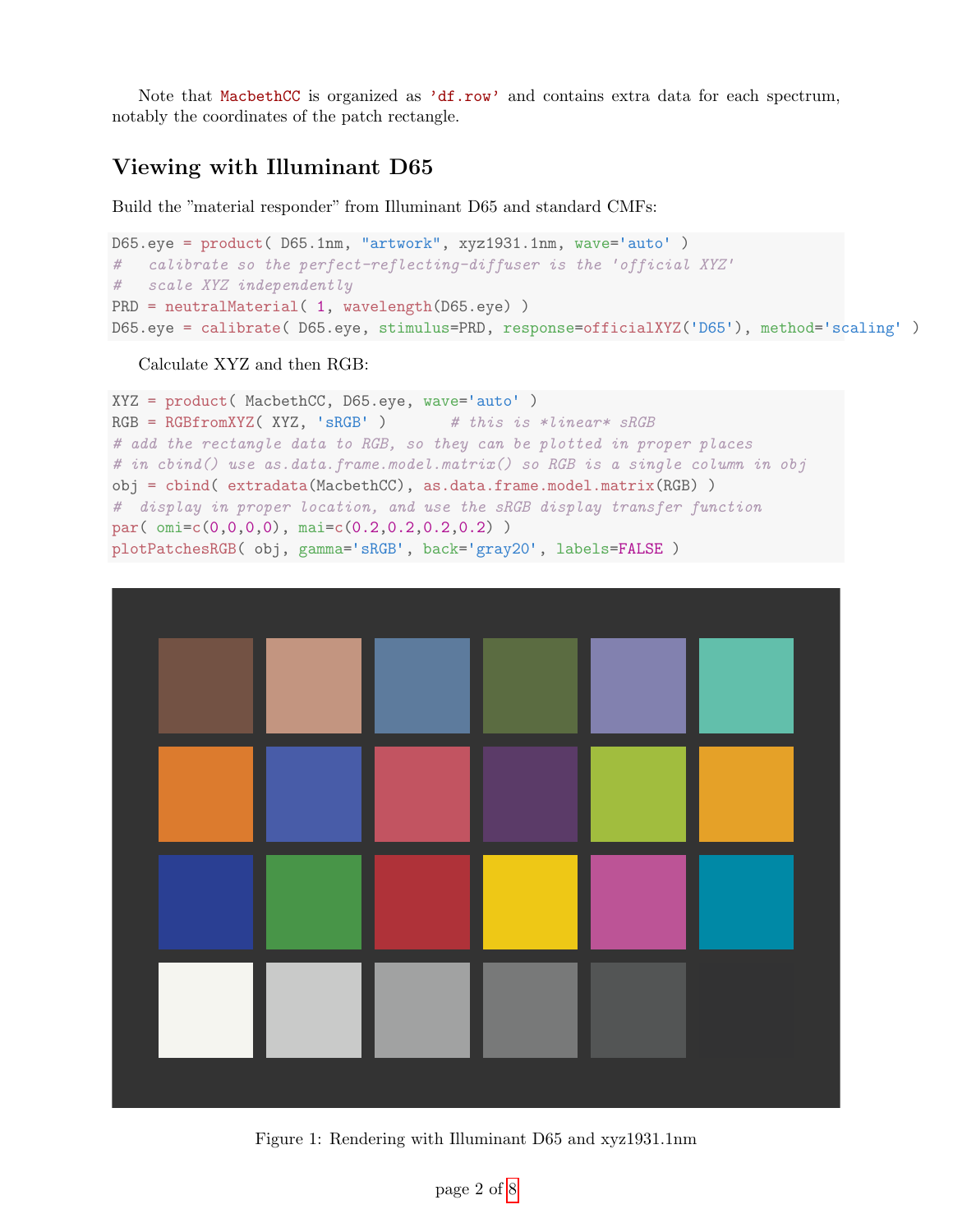Here are the 8-bit device values:

```
RGB8 = round( 255 * DisplayRGBfromLinearRGB( RGB, gamma='sRGB' ) )
print( RGB8 )
             R G B
dark skin 115 82 68
light skin 195 149 128
blue sky 93 123 157
foliage 91 108 65
blue flower 130 129 175
bluish green 98 191 171
orange 220 123 46
purplish blue 72 92 168
moderate red 194 84 97
purple 91 59 104
yellow green 161 189 62
orange yellow 229 161 40
Blue 42 63 147
Green 72 149 72
Red 175 50 57
Yellow 238 200 22
Magenta 188 84 150
Cyan 0 137 166<br>white 245 245 240
         white 245 245 240
neutral 8 201 202 201
neutral 6.5 161 162 162
neutral 5 120 121 121
neutral 3.5 83 85 85
black 50 50 51
```
Note that all of these patches are inside the sRGB gamut, exept for Cyan.

Another way to do the same thing is use the built-in theoretical camera BT.709.RGB that computes sRGB directly from spectra, and has already been calibrated.

```
RGB = product( D65.1nm, MacbethCC, BT.709.RGB, wave='auto' ) # this is *linear* sRGB
obj = cbind( extradata(MacbethCC), as.data.frame.model.matrix(RGB) )
par( omi=c(0,0,0,0), mai=c(0.2,0.2,0.2,0.2) )
plotPatchesRGB( obj, gamma='sRGB', back='gray20', labels=FALSE )
```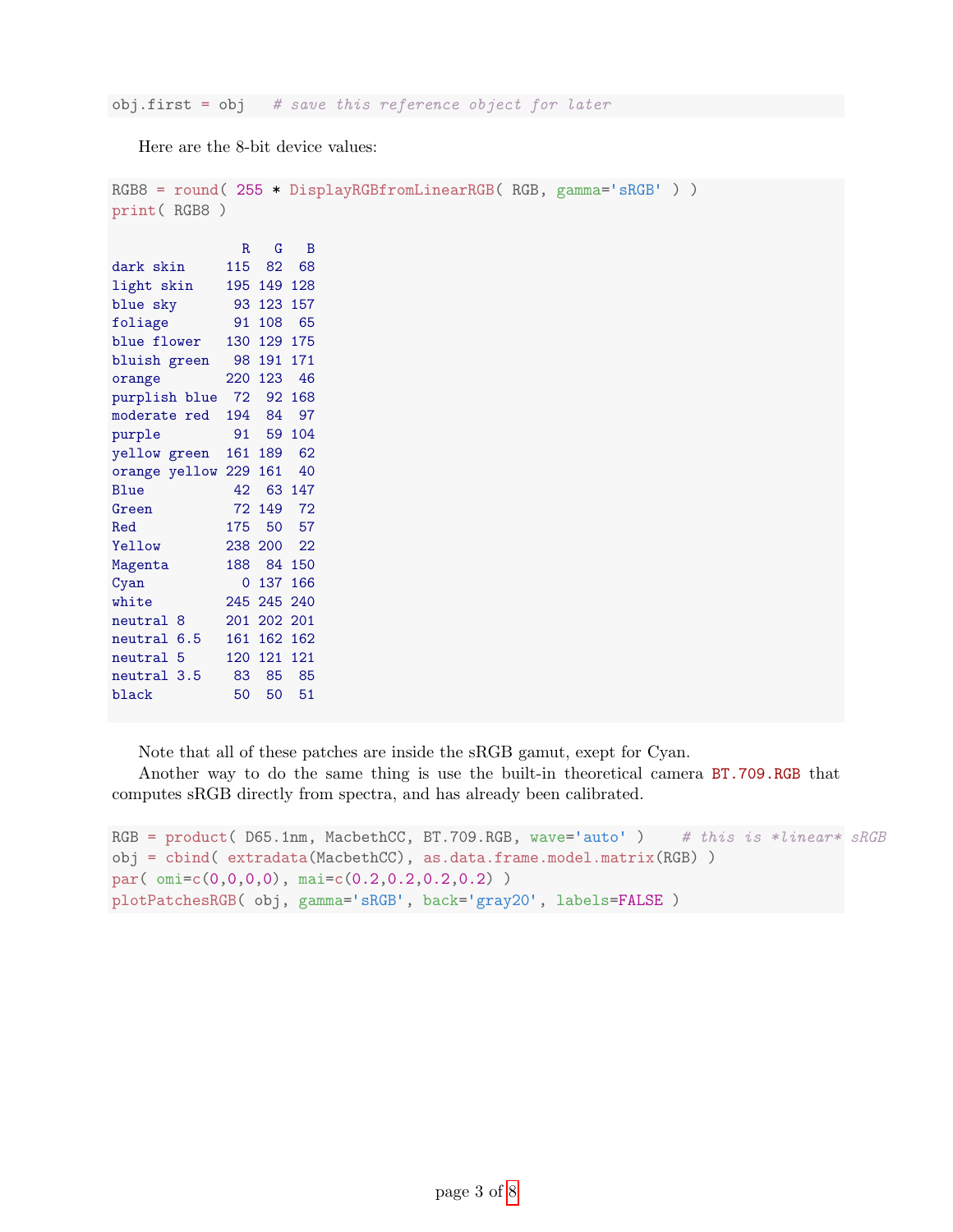

Figure 2: Rendering with Illuminant D65 and Theoretical BT.709.RGB Camera

### Viewing with Illuminant D50

Build the "material responder" from Illuminant D50 and standard CMFs:

```
D50.eye = product( D50.5nm, "artwork", xyz1931.5nm, wave='auto' )
# calibrate so the response to the perfect-reflecting-diffuser is the 'official XYZ' of D50
# scale XYZ independently
PRD = neutralMaterial( 1, wavelength(D50.eye) )
D50.eye = calibrate( D50.eye, stimulus=PRD, response=officialXYZ('D50'), method='scaling' )
```
Calculate XYZ and then RGB:

```
XYZ = product( MacbethCC, D50.eye, wave='auto' )
RGB = RGBfromXYZ( XYZ, 'sRGB') # this is *linear* sRGBobj = cbind( extradata(MacbethCC), as.data.frame.model.matrix(RGB) )
par( omi=c(0,0,0,0), mai=c(0.2,0.2,0.2,0.2) )
plotPatchesRGB( obj, gamma='sRGB', back='gray20', labels=FALSE )
```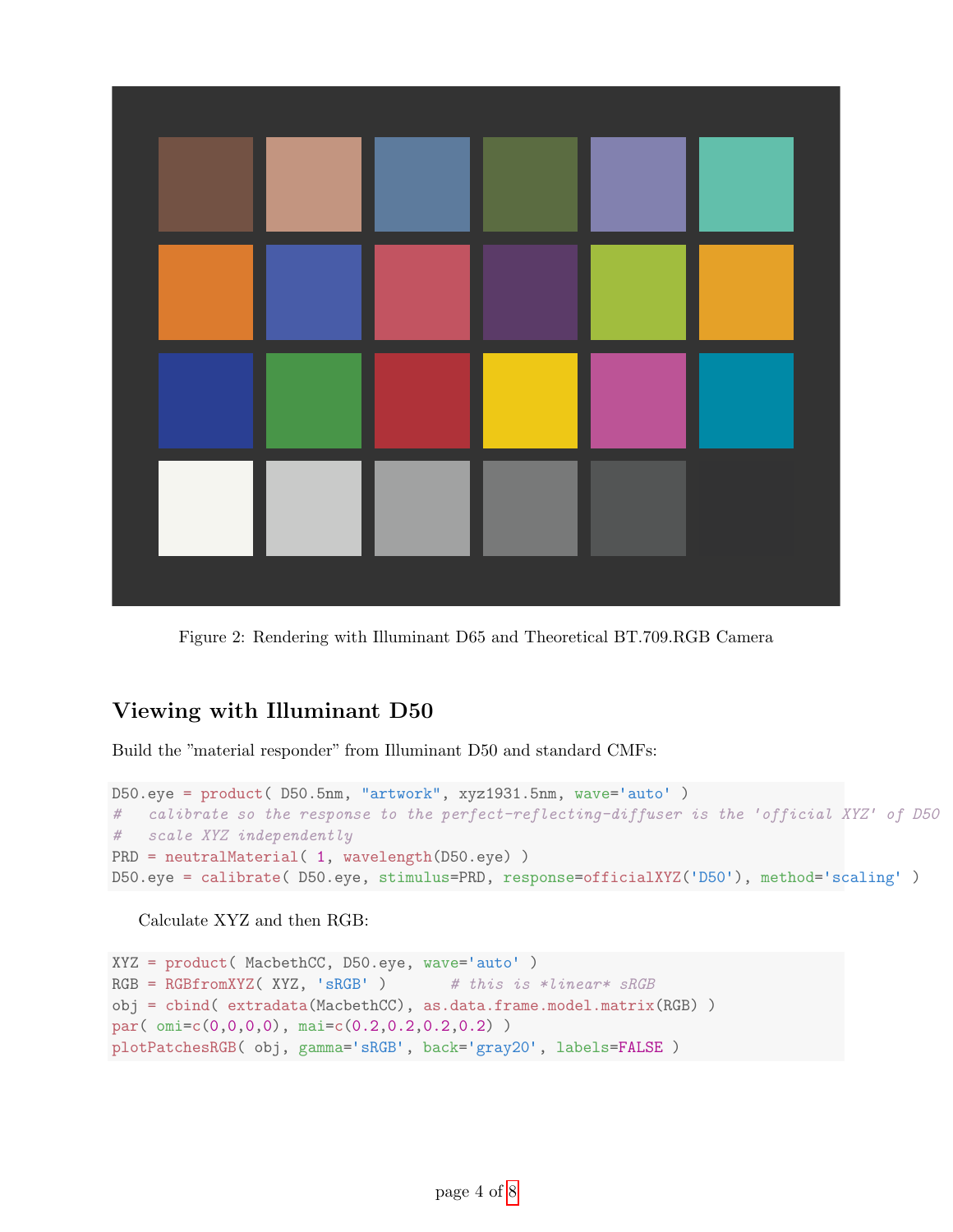

Figure 3: Rendering with Illuminant D50 and xyz1931.5nm

Since D50 is yellower than D65, the result has a yellow cast. Start over, but this time calibrate and adapt to D65 using the Bradford method.

```
D50.eye = product( D50.5nm, "artwork", xyz1931.5nm, wave='auto' )
# calibrate so the response to the perfect-reflecting-diffuser is the 'official XYZ' of D65
# with this chromatic adaption the destination XYZ is a 3x3 matrix times the source XYZ
PRD = neutralMaterial( 1, wavelength(D50.eye))
XYZ.D65 = officialXYZ('D65')
D50toD65.eye = calibrate( D50.eye, stimulus=PRD, response=XYZ.D65, method='Bradford' )
XYZ = product( MacbethCC, D50toD65.eye, wave='auto' )
RGB = RGBfromXYZ( XYZ, 'sRGB') # this is *linear* sRGBobj = cbind( extradata(MacbethCC), as.data.frame.model.matrix(RGB) )
par( omi=c(0,0,0,0), mai=c(0.2,0.2,0.2,0.2) )
plotPatchesRGB( obj, gamma='sRGB', back='gray20', labels=FALSE )
```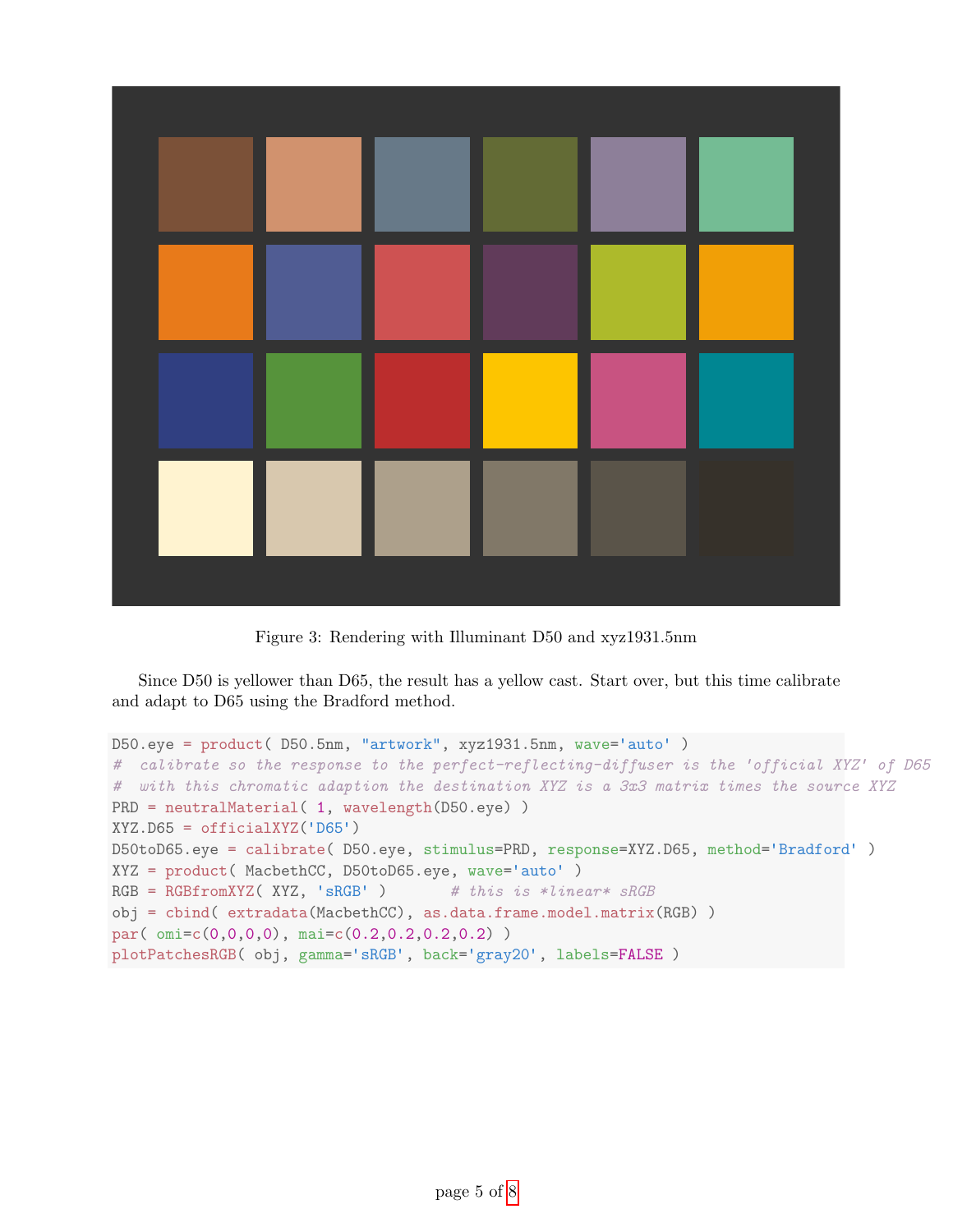

Figure 4: Rendering with Illuminant D50 and xyz1931.5nm, but then adapted to D65

The white-balance here is much improved. But it hard to compare colors in this figure with the ones way back in Figure 1. So combine the original D65 rendering in Figure 1 with this D50 rendering in Figure 4 by splitting each square into 2 triangles. We can do this by setting add=T in the second plot.

```
par( omi=c(0,0,0,0), mai=c(0.2,0.2,0.2,0.2) )
plotPatchesRGB( obj.first, gamma='sRGB', back='gray20', labels=F )
plotPatchesRGB( obj, gamma='sRGB', labels=F, shape='bottomright', add=T )
```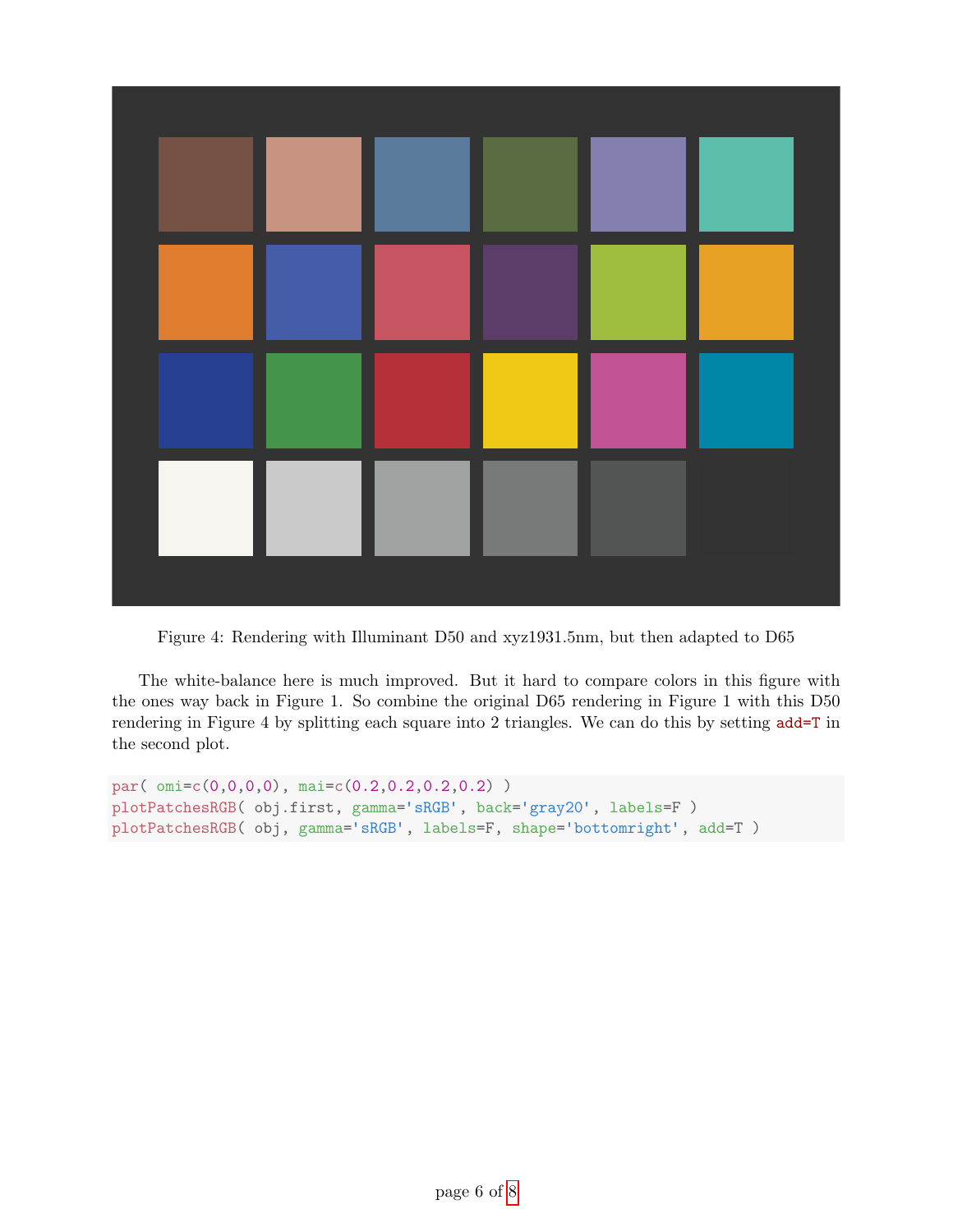

Figure 5: Rendering with both D65 (Figure 1), and D50 then adapted to D65 (Figure 4)

The top-left triangle has the color from Figure 1 and the bottom-right triangle has the color from Figure 4. There is a noticeable difference in the Red and Magenta patches.

## A Rendering with a Scanner

Here we calculate a rendering on an RGB scanner. This is not really a gallery situation, but illustrates the similarity of the 2 RGB calculations.

```
# Build a scanner from Illuminant F11 and the Flea2 camera
scanner = product( subset(Fs.5nm,'F11'), 'artwork', Flea2.RGB, wave='auto')
# calibrate scanner so the response to the perfect-reflecting-diffuser is RGB=(1,1,1)# set the RGB gains independently
PRD = neutralMaterial( 1, wavelength(scanner) )
scanner = calibrate( scanner, stimulus=PRD, response=1, method='scaling' )
RGB = product (MacbethCC, scanner, wave='auto' ) # this RGB is not sRGB
obj = cbind( extradata(MacbethCC), as.data.frame.model.matrix(RGB) )
par( omi=c(0,0,0,0), mai=c(0.2,0.2,0.2,0.2) )
plotPatchesRGB( obj, gamma='sRGB', back='gray20', labels=FALSE )
```